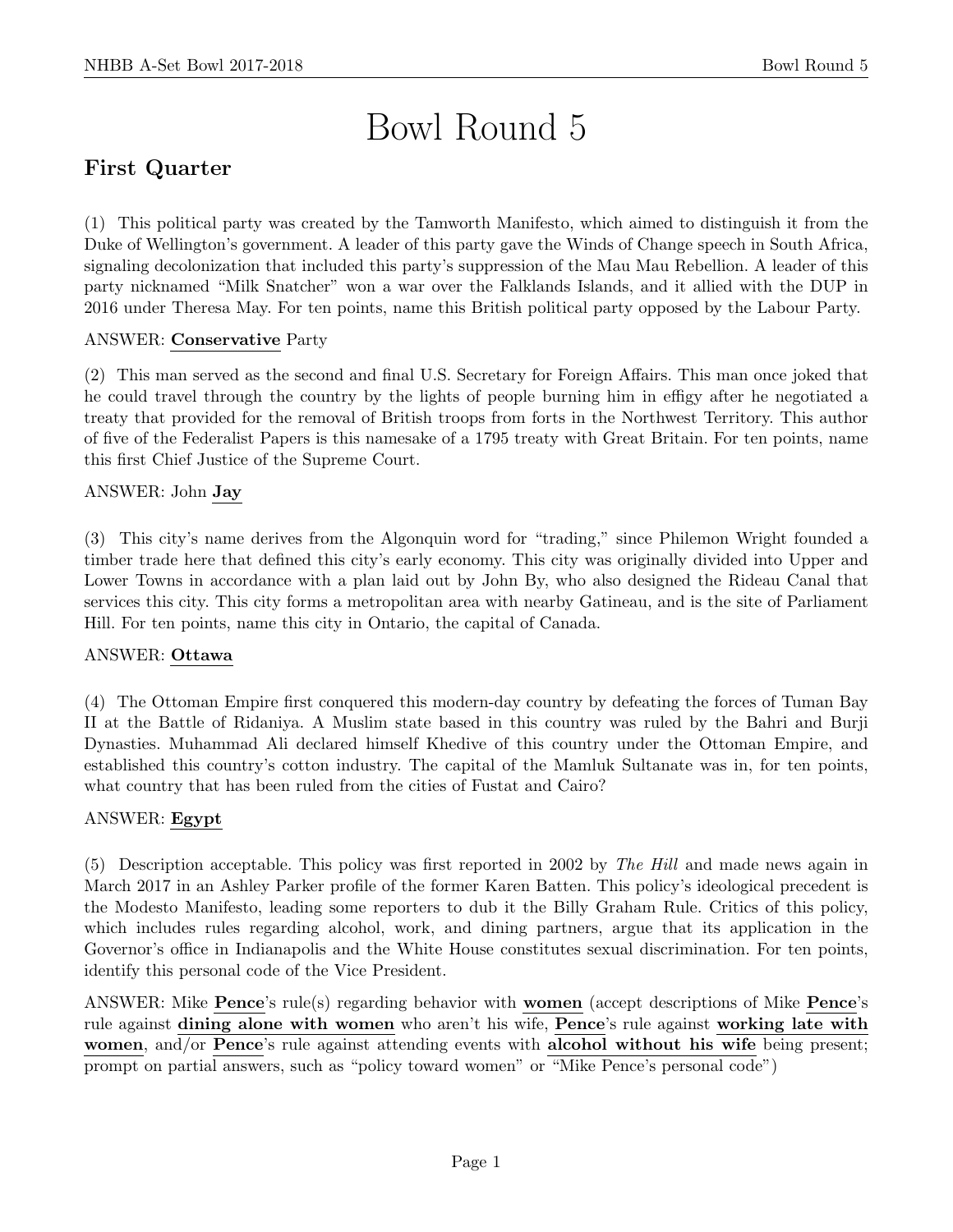(6) This scientist disproved Lavoisier's definition of acids being elements that contain oxygen. This man injured himself while working with nitrogen trichloride, which led to him hiring Michael Faraday as an assistant. This scientist experimented on himself with nitrous oxide, realizing that it could be used as an anesthetic that he nicknamed "laughing gas." For ten points, name this English scientist who discovered elements like calcium, iodine, and chlorine.

#### ANSWER: Sir Humphry Davy

(7) These places are required to tolerate, but not promote, disagreeable speech due to the case Hazelwood v. Kuhlmeier. The speech rights of black-armband wearing people in one of these places was the subject of the case Tinker v. Des Moines. Swann v. Charlotte-Mecklenburg ruled that these places could be desegregated via busing. For ten points, name these public institutions whose "separate but equal" status was banned by *Brown v. Board of Education*.

ANSWER: public schools (accept answers related to elementary, middle, and/or high schools; do not accept answers related to colleges or universities)

(8) Because Richard Lawrence believed that he held this position, he attempted to assassinate president Andrew Jackson and was thereafter confined to an insane asylum. FDR held a publicized hot dog dinner with the holder of this position in June, 1939. John Dickinson was the primary author of a document addressed to the holder of this position, which urged him to reconsider tax provisions over the American colonies. For ten points, the Olive Branch Petition was addressed to the holder of what position, George III?

ANSWER: King of England (accept equivalents such as the British monarch; prompt on partial answers such as "king" or "leader of the United Kingdom of Great Britain and (Northern) Ireland")

(9) A Frank Gehry-designed memorial to this man controversially plans to include a tapestry of stainless steel cables, which may depict peaceful imagery of France or Kansas. Statues planned for this man's memorial include a group inspired by a photo of this man instructing the 101st Airborne Division on June 5th, 1944. In 2017, officials celebrated the groundbreaking of a long-planned memorial for, for ten points, what Supreme Commander of Allied Forces during World War II and US President?

#### ANSWER: Dwight D. Eisenhower

(10) Description acceptable. During this event, the CRS prevented citizens from crossing a river; they then built barracades instead. Daniel Cohn-Bendit [ben-deet] led one faction during this event, in which the president claimed "nobody attacks an empty palace" before fleeing the country. The Grenelle Agreements attempted to resolve this event, which was preceded by the Movement of 22 March, whose members occupied a portion of Nanterre. Protests at the Arc de Triomphe and the Sorbonne were a part of, for ten points, what massive period of civil unrest in France in the late 1960s?

ANSWER: May 1968 student protests (or accept any two of the three underlined parts of "student protests against Charles de Gaulle in May 1968"; prompt on partial answers)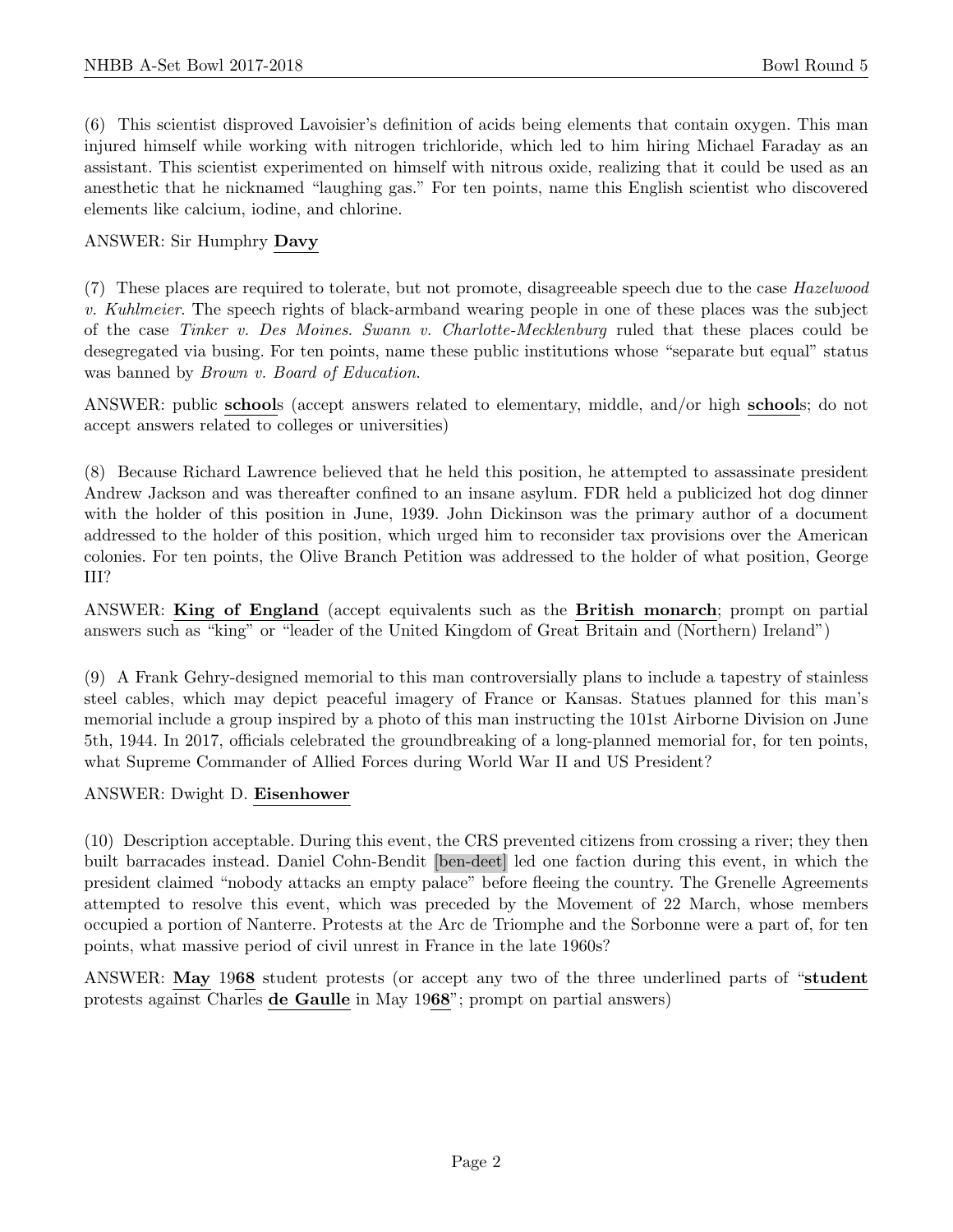# Second Quarter

(1) This scandal was carried out by middlemen Adnan Khashoggi and Manucher Ghorbanifar. As part of this scandal, secretary Fawn Hall shredded evidence of violations of the Boland Amendment. This scandal was investigated by the Tower Commission and led to indictments for Caspar Weinberger and John Poindexter, who had aided in the funding of an anti-Sandinista force abroad. For ten points, name this Reagan-era scandal in which funds from arms sales to the Middle East were redirected to aid rebels in Nicaragua.

ANSWER: Iran-Contra scandal (or affair, etc.; prompt on partial answers)

BONUS: Fawn Hall worked for this Marine lieutenant colonel, who was charged with 16 felonies for destroying evidence. However, all charges against this man were either dropped or vacated, as he was granted immunity for Congressional testimony.

#### ANSWER: Oliver "Ollie" North

(2) During this war, Charles Hay's troops toasted his enemies and asked them to fire first; Maurice de Saxe prevailed over the Duke of Cumberland in that Battle of Fontenoy. Disagreements over whether Charles VI could violate Salic law in proclaiming his heir helped prompt this war, which began when Silesia was invaded by Frederick the Great of Prussia. For ten points, name this 1740 war over Maria Theresa's succession to a Habsburg throne.

#### ANSWER: War of the Austrian Succession

BONUS: Shortly after the War of the Austrian Succession, the alliances shifted in this event, triggered by statesman Anton von Kaunitz. As a result of this event, France allied with Austria and Britain allied with Prussia.

## ANSWER: Diplomatic Revolution

(3) During this conflict, Henri Huet [en-ree oo-ay] photographed a silhouetted corpse falling out of a helicopter. A sculpture commemorating this war by Frederick Hart shows three soldiers of different ethnicities in U.S. Army and Marine Corps uniforms. That sculpture stands near another commemoration of this war, built after its designer won a contest; that memorial is engraved with over 50,000 names. For ten points, name this war for which Maya Lin built a Veterans Memorial wall.

## ANSWER: Vietnam War

BONUS: A photo of Mary Ann Vecchio weeping over a body was taken at an anti-Vietnam War protest at this Ohio university.

#### ANSWER: Kent State University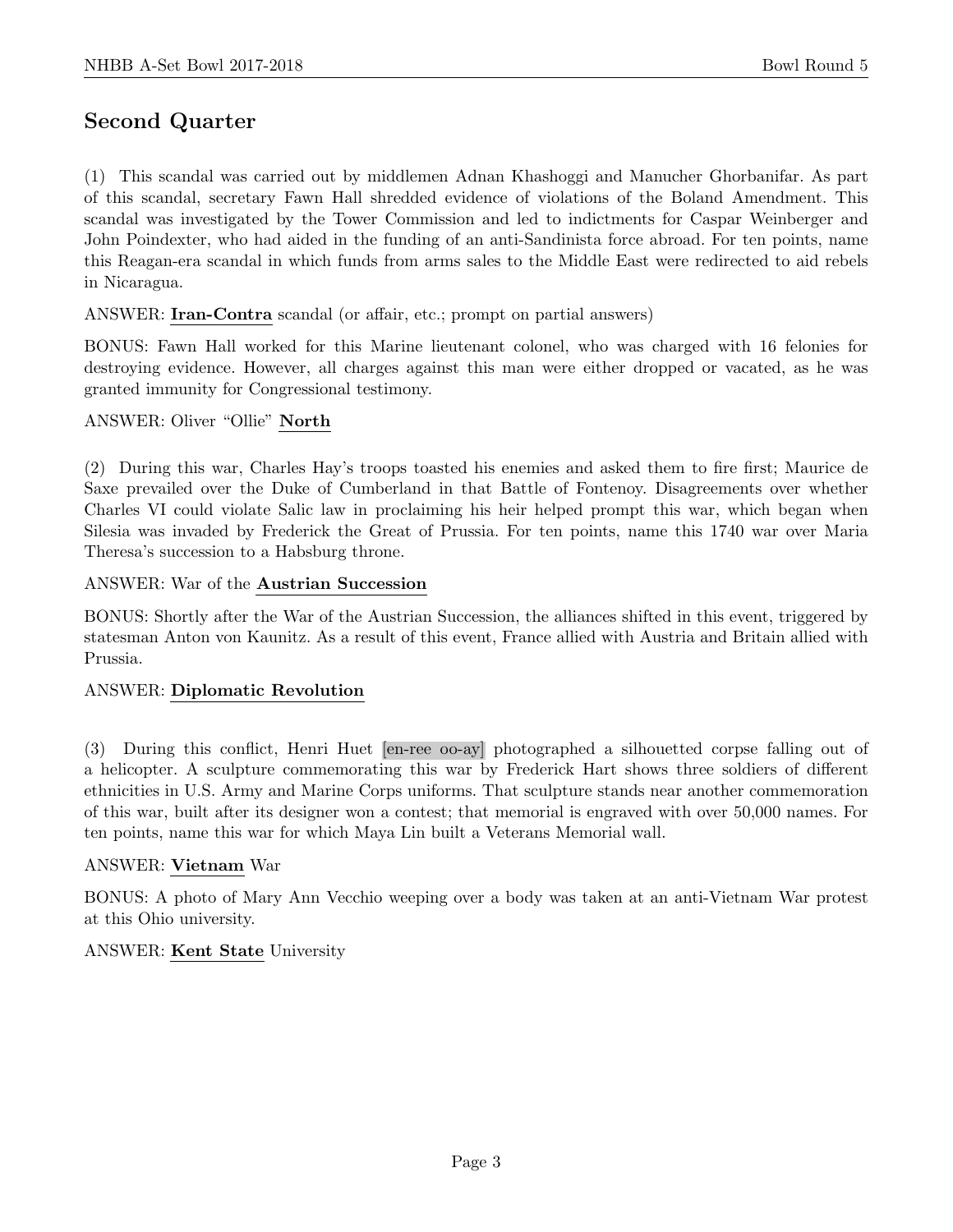(4) This event began when Lucius Cimber presented a petition to return his brother from exile. Security forces failed to reach this event in time, even though Servilius Casca had leaked its details. This event triggered the Liberator's Civil War, in which the perpetrator Cassius was hunted down by the Second Triumvirate. Outside the Theater of Pompey, this event's target may have cried "et tu, Brute?" [broo-tay] as he was stabbed. For ten points, name this 44 BC event in which a dictator of Rome was killed.

#### ANSWER: assassination (or murder, stabbing, etc.) of Julius Caesar

BONUS: Caesar's death was avenged at this 42 BC battle in Macedonia, where an alliance of Marc Antony and Octavian compelled the defeated Brutus to commit suicide.

#### ANSWER: Battle of Philippi

(5) Jews living under this empire were recruited into cantonist schools and forced to complete years of military service. Menahim Beilis was accused by this empire's officials of murdering a young boy and dumping his body near a brick factory, as related in Bernard Malamud's novel The Fixer. The Pale of Settlement was created to house Jews by a female ruler of this empire. For ten points, name this empire which allowed some Jews to serve on the Duma under Nicholas II.

#### ANSWER: Russian Empire

BONUS: The Pale of Settlement on Russia's western frontier included all of this modern Baltic state, where over 100,000 people were killed by the Nazis in Ponary Forest near Vilnius.

#### ANSWER: Lithuania

(6) Near the end of this film, a man indicates his support for the main character by wiping the sweat off of his brow using his handkerchief. Lily James portrays a secretary in this film whose primary job is to type dictated letters and speeches. In this film, Viscount Halifax threatens to resign his cabinet position unless the Prime Minister agrees to peace talks with Nazi Germany. For ten points, name this 2017 film set in May 1940, named for a famous speech of Winston Churchill.

#### ANSWER: Darkest Hour (do not accept additional information)

BONUS: This legendary British actor reportedly burned through - literally - a \$20,000 cigar budget while portraying Winston Churchill in *Darkest Hour*. This man's past disparaging remarks about the Golden Globes didn't prevent him from winning their Best Actor in a Drama award in 2018.

## ANSWER: Gary Oldman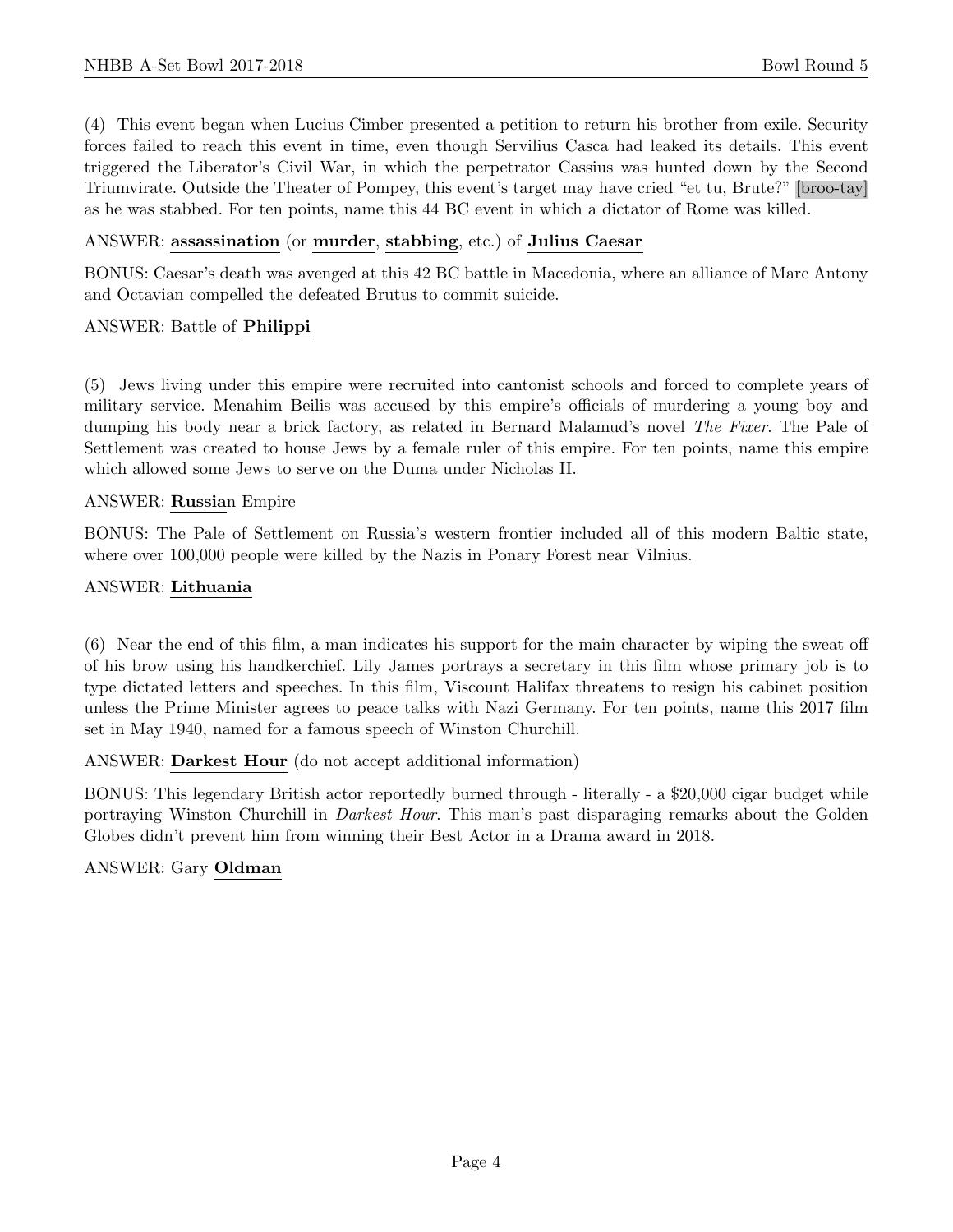(7) The first of these conflicts was triggered by crackdowns against the Gio and Mano ethnic groups. In another of these conflicts, the LURD rebel group shelled the capital until the Accra Peace Agreement was signed. The first of these conflicts led to the capture and murder of Samuel Doe, and the second led to Gyude Bryant leading a transitional government until the election of Ellen Johnson Sirleaf. Charles Taylor rose to power after the first of these wars and was exiled after the second. For ten points, name this pair of internal conflicts that rocked Monrovia.

ANSWER: Liberian Civil Wars (accept descriptions of civil fighting in Liberia)

BONUS: In the Second Liberian Civil War, LURD allied themselves with the Kamajors hunter unit from this country, located immediately northwest of Liberia.

# ANSWER: Sierra Leone

(8) This period was mitigated by the creation of shelterbelts by the Forestry Service. This period received its name after Robert Geiger's visit to Boise City on the Sunday of April 14 coincided with an incidence of "black blizzards." Dorothea Lange's photograph Migrant Mother became symbolic of this period's mass displacement of "Okies" who traveled to California after facing crop failure. For ten points, name this period of the 1930s in which severe drought affected the American plains.

ANSWER: Dust Bowl (prompt on Great Depression before "Geiger" is read)

BONUS: This singer became known as the "Dust Bowl troubadour" after composing a series of ballads that included Pretty Boy Floyd. This man, whose guitar "kills fascists," also wrote "This Land is Your Land."

ANSWER: Woodrow "Woody" Guthrie

# Third Quarter

The categories are . . .

- 1. Western Expansion
- 2. Council of Trent
- 3. Brazil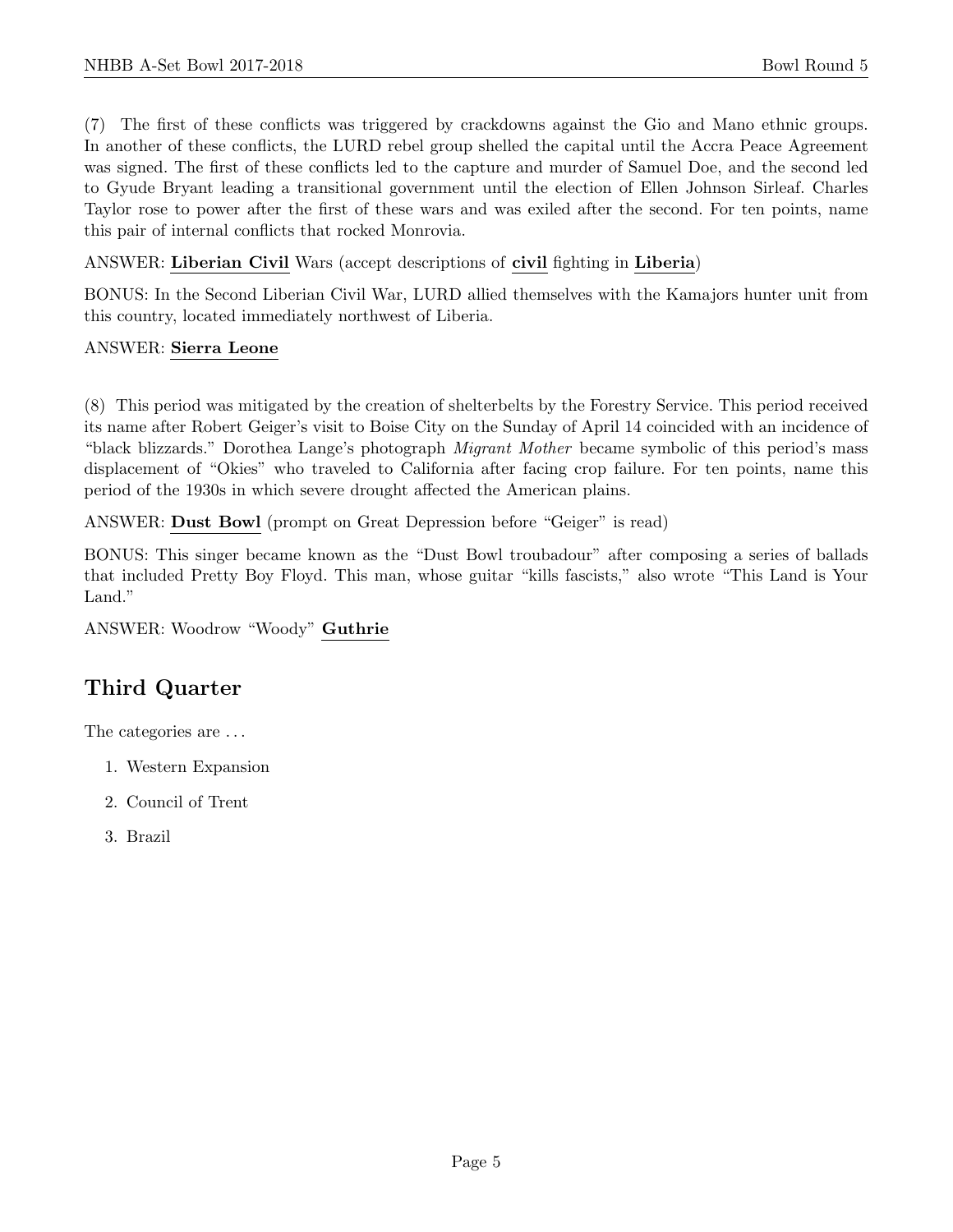Western Expansion

Name the...

(1) Third US President, who bought the Louisiana Purchase.

## ANSWER: Thomas Jefferson

(2) Territory, now a state with capital Salem, whose northern border was disputed with Britain.

# ANSWER: Oregon (Territory or state)

(3) Concept, whose name was coined by John Sullivan, that argued western expansion was a predetermined right.

# ANSWER: Manifest Destiny

(4) 1862 act that gave western settlers land plots if they farmed the land for five years.

## ANSWER: Homestead Act of 1862

(5) Year in which the French and Indian War ended and a Proclamation banning expansion beyond the Appalachians was issued.

ANSWER: (Proclamation of) 1763

(6) Name given to those who settled Oklahoma Unassigned Lands before the official proclamation.

# ANSWER: Sooners

(7) Historian whose Frontier Theory argued that American democracy developed through western expansion.

## ANSWER: Frederick Jackson Turner

(8) Mexican-American war general whose namesake code governed the New Mexico territory and who served as military governor of California.

## ANSWER: Stephen Kearney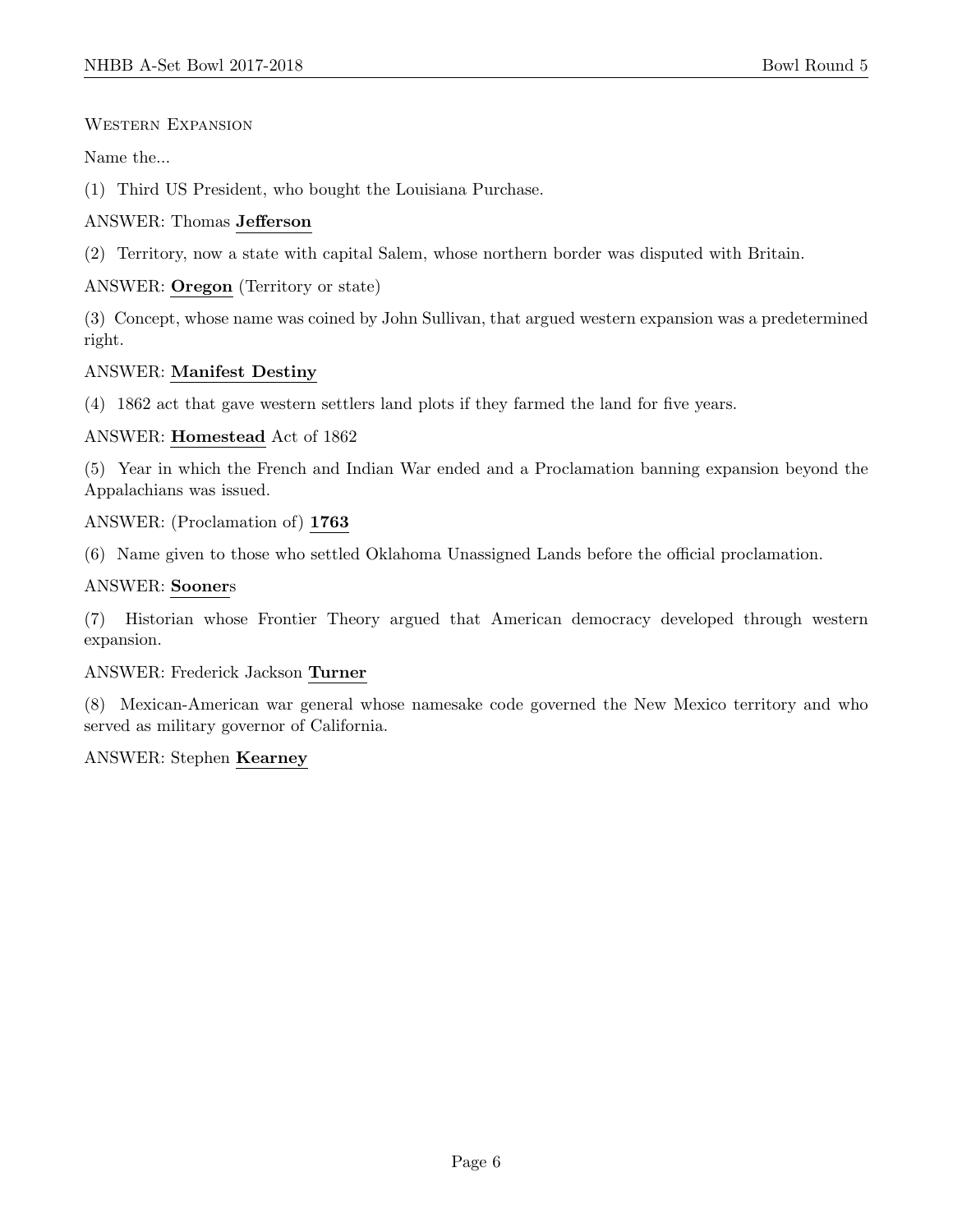Council of Trent

Name the...

- (1) Church, led by popes, that convened the Council.
- ANSWER: Roman Catholic Church
- (2) Movement, led by Martin Luther, that the Council sought to address.

#### ANSWER: Protestant Reformation

(3) Holy Roman Emperor who demanded a council be held, some 20 years after he sacked Rome.

#### ANSWER: Charles V (accept Charles I of Spain)

(4) Set of rites, including Baptism and the Eucharist, that the Council re-affirmed.

#### ANSWER: seven sacraments

(5) Latin translation of the Bible that was named the official canon at the Council.

## ANSWER: Vulgate

(6) Fourth century saint who created most of that Latin translation of the Bible.

## ANSWER: Saint Jerome

(7) Lutheran concept that "works" are not necessary to receive God's pardon.

## ANSWER: justification by faith alone (or sola fide [fee-day]; prompt on partial answers)

(8) Pope who originally convened the Council in 1545.

## ANSWER: Paul III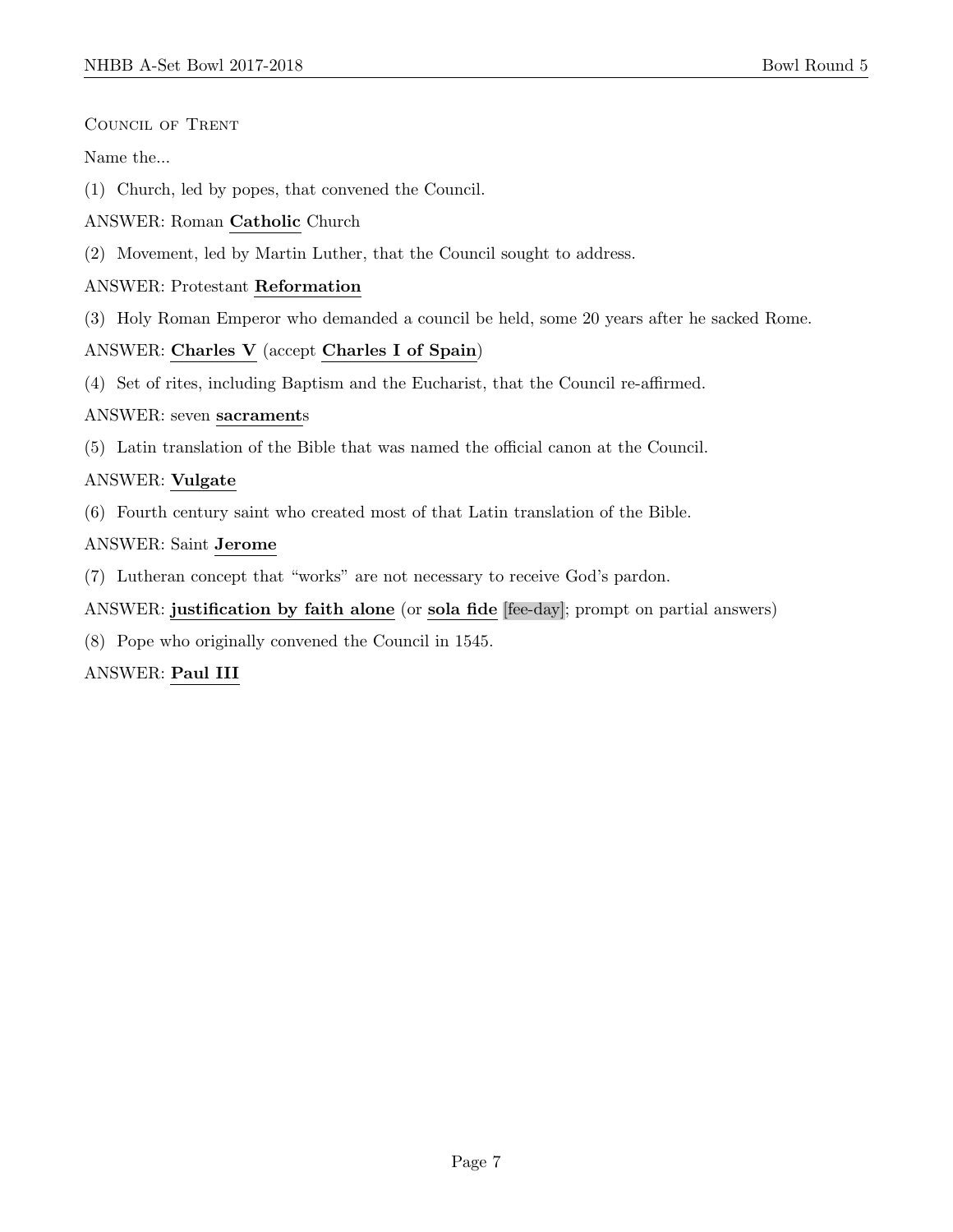**BRAZIL** 

Name the...

(1) Continent divided by the Treaty of Tordesillas, which organized Brazilian colonization.

# ANSWER: South America

(2) National language of Brazil, as a result of its European colonization.

# ANSWER: Portuguese

(3) Businessman who established a company town in Brazil to produce rubber for his company's Model T's.

# ANSWER: Henry Ford

(4) Practice partially ended by the Law of the Free Womb and fully ended by the Golden Law.

# ANSWER: slavery

(5) Last Emperor of Brazil. He led Brazil to victory in the War of the Triple Alliance.

# ANSWER: Dom Pedro II

(6) Substance that, with milk, names a period of rule by landowners in Sao Paulo and Minas Gerais.

ANSWER: coffee (or café; accept café com leite politics, rule, etc.)

(7) Leader who established Brazil's Estado Novo regime in 1930.

# ANSWER: Getulio Vargas

(8) 1851-52 war in which Brazil defeated the Juan Manuel de Rosas-led Argentine Confederation to gain power over a major river basin.

ANSWER: Platine War (do not accept Cisplatine War)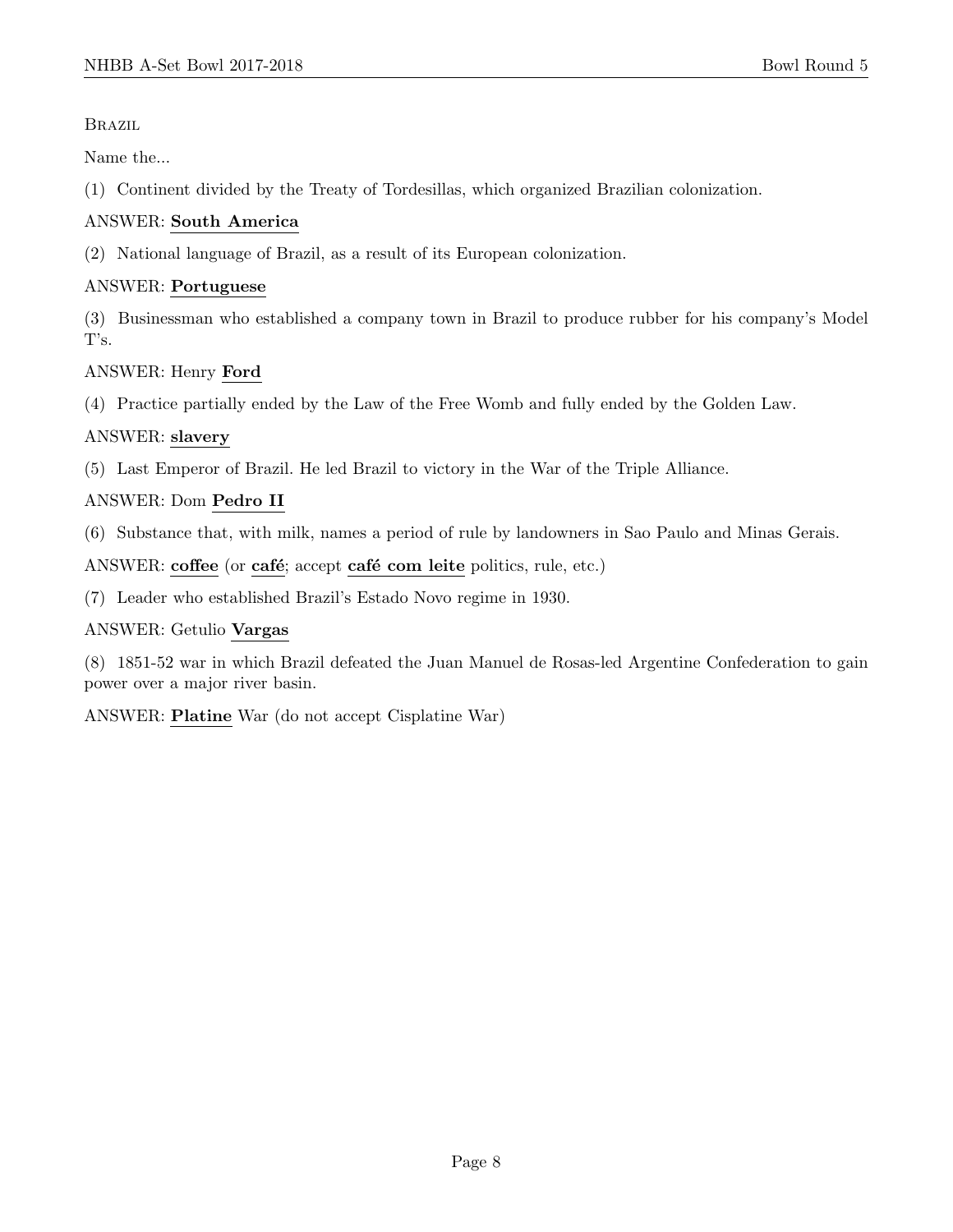# Fourth Quarter

(1) During this event, Lieutenant Braunersreuther [brown-ers-roy-ter] demanded a surrender within 30 minutes and received it 29 minutes later. At the outset of this event, Captain Henry Glass was surprised to find only a Japanese merchant ship in port. The victims of this event, lacking proper guns in  $(+)$  Fort Santa Cruz, rowed to the USS Charleston to verbally return what they thought was a salute, because they were unaware that the US had (\*) declared war on Spain. Only warning shots were fired during, for ten points, what bloodless 1898 event in which a western Pacific island changed hands?

ANSWER: capture (or invasion, attack, surrender, etc.) of Guam during the Spanish-American War (prompt on partial answers; prompt on the Spanish-American War before "Spain" is read)

(2) An essay by Simone Weil claims that the central theme of a poem by this author is unbridled force and power. According to a tradition known as the Certamen, Hesiod won a bronze tripod in a (+) poetry contest against this man. Richmond Lattimore is best known for his translations of this man's works, one of which begins by describing the rage of  $(*)$ Achilles when his concubine is seized by Agamemnon. For ten points, name this blind Greek poet who wrote about the Trojan War in the Iliad.

## ANSWER: Homer

(3) In this region, tunnels painted to look like black anthracite were claimed to be coal mining tunnels rather than invasion routes. This region was the site of a "flagpole war" where countries competed to have taller flags. The Bridge of  $(+)$  No Return was used for prisoner exchanges in this region, which includes a (\*) Joint Security Area in what was the village of Panmunjom. For ten points, name this region along the 38th parallel that was created in the Armistice of 1953 to separate warring nations on an Asian peninsula.

ANSWER: Korean Demilitarized Zone (or DMZ; prompt on (North and/or South) Korea; prompt on descriptions of the border between North and South Korea)

(4) This city declared Jesus Christ its king in the aftermath of the War of the League of Cognac. Luca Pitti called for an armed revolt against Piero the  $(+)$  Gouty in this city to avoid paying off his debt. Michele [mik-ay-lay] di Lando was the first leader of a group of angry wool workers in this city during the Revolt of the (\*) Ciompi. Sixtus VI said he was unable to sanction, but nevertheless appreciated, the Pazzi conspiracy to depose this city's ruling family. Lorenzo the Magnificent ruled, for ten points, what Italian city, home to the Medicis?

ANSWER: Florence (accept Firenze)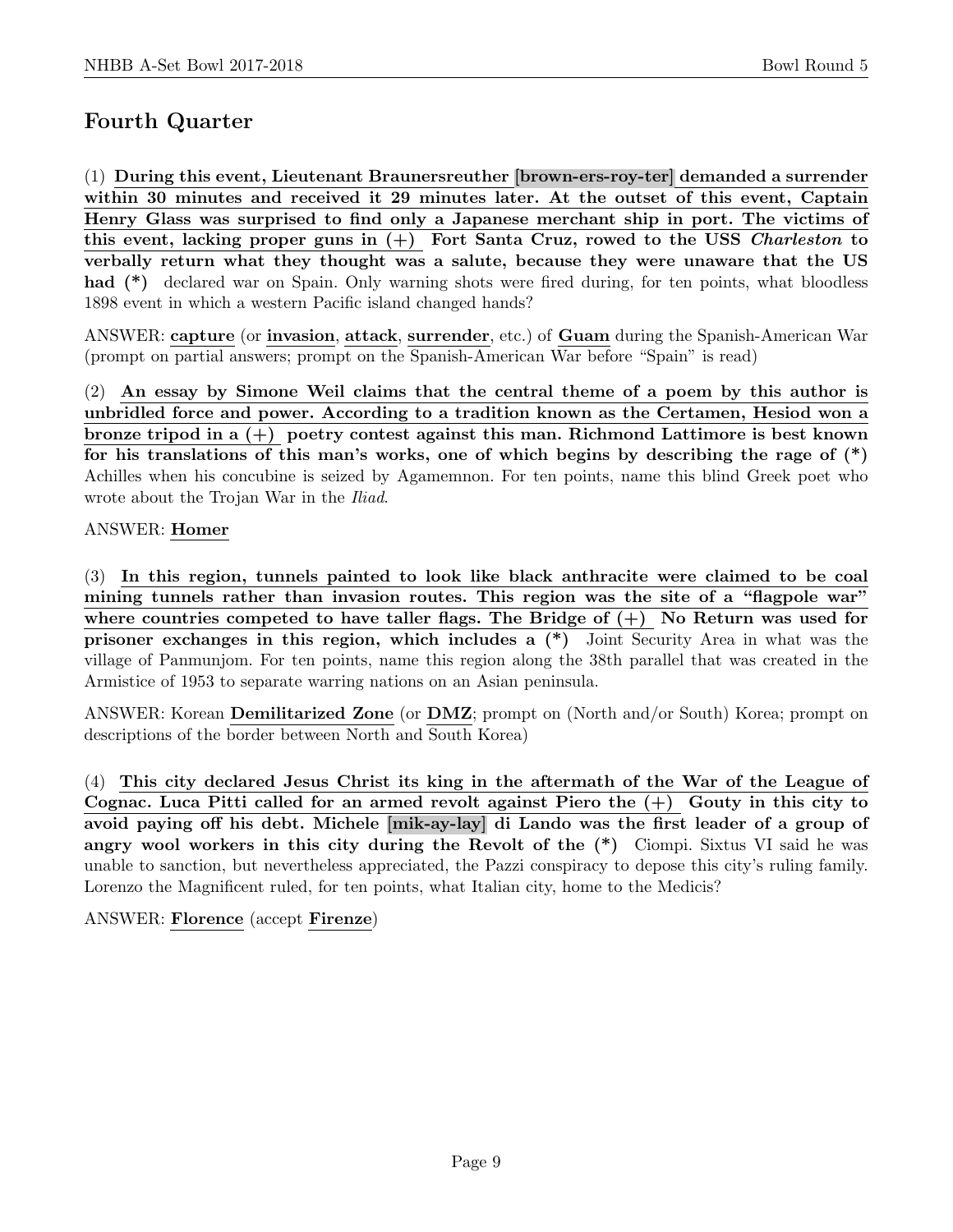(5) This man analyzed whether watching a specially-curated episode of the show Medical Center would trigger anti-social behavior in participants. A mind-body thought experiment by this thinker imagines a human being serving as an interlocutor for another's thoughts; this thinker called those beings  $(+)$  "cyranoids." The trial of Adolf Eichmann inspired another one of this thinker's experiments, some variants of which were conducted at a nearby warehouse rather than at a  $(*)$  Yale laboratory. For ten points, name this social psychologist who encouraged unknowing participants to administer shocks under the orders of an authority figure.

#### ANSWER: Stanley Milgram

(6) A leader of this nation was militarily supported by the Safari Club in fighting the first Shaba conflict. Another leader of this country was executed by a firing squad commanded by Moises (+) Tshombe; that ruler was deposed after calling in Soviet aid to suppress the secession of its Katanga provinces. Another leader of this country tried to promote (\*) "*authenticité*" by wearing the *abacost* and renaming his country Zaire. For ten points, name this country once ruled by Patrice Lumumba and Mobutu Sese Seko from Kinshasa.

ANSWER: Democratic Republic of the Congo (accept DRC; accept Zaire; prompt on Congo; do not accept or prompt on Republic of the Congo)

(7) A man with this surname was supported by a group of New Hampshire college students who shaved and showered. The initiative "Clean for Gene" supported  $(+)$  Eugene, a 1968 Democratic candidate with this surname from Minnesota. The Tydings Committee investigated claims made by a senator with this surname, including that the (\*) State Department contained numerous "loyalty risks" and "card carrying communists." For ten points, give this surname of Wisconsin senator Joseph, a leading figure in the 1950s Red Scare.

ANSWER: McCarthy (accept Eugene McCarthy; accept Joseph McCarthy)

 $(8)$  A key site of fighting during this battle was the Woëvre [wheh-vre] plain, where the Germans overran Fort Vaux [voh] after having captured Fort Douaumont with little resistance. Thousands of men and vehicles were shuttled along the  $(+)$  Sacred Way to this battle, where Erich von Falkenhayn wanted to inflict the maximum number of casualties on the (\*) French. Phillipe Petain's leadership earned him the epithet "the Lion of," For ten points, what 1916 battle along the Meuse River, the longest of World War I?

ANSWER: Battle of Verdun